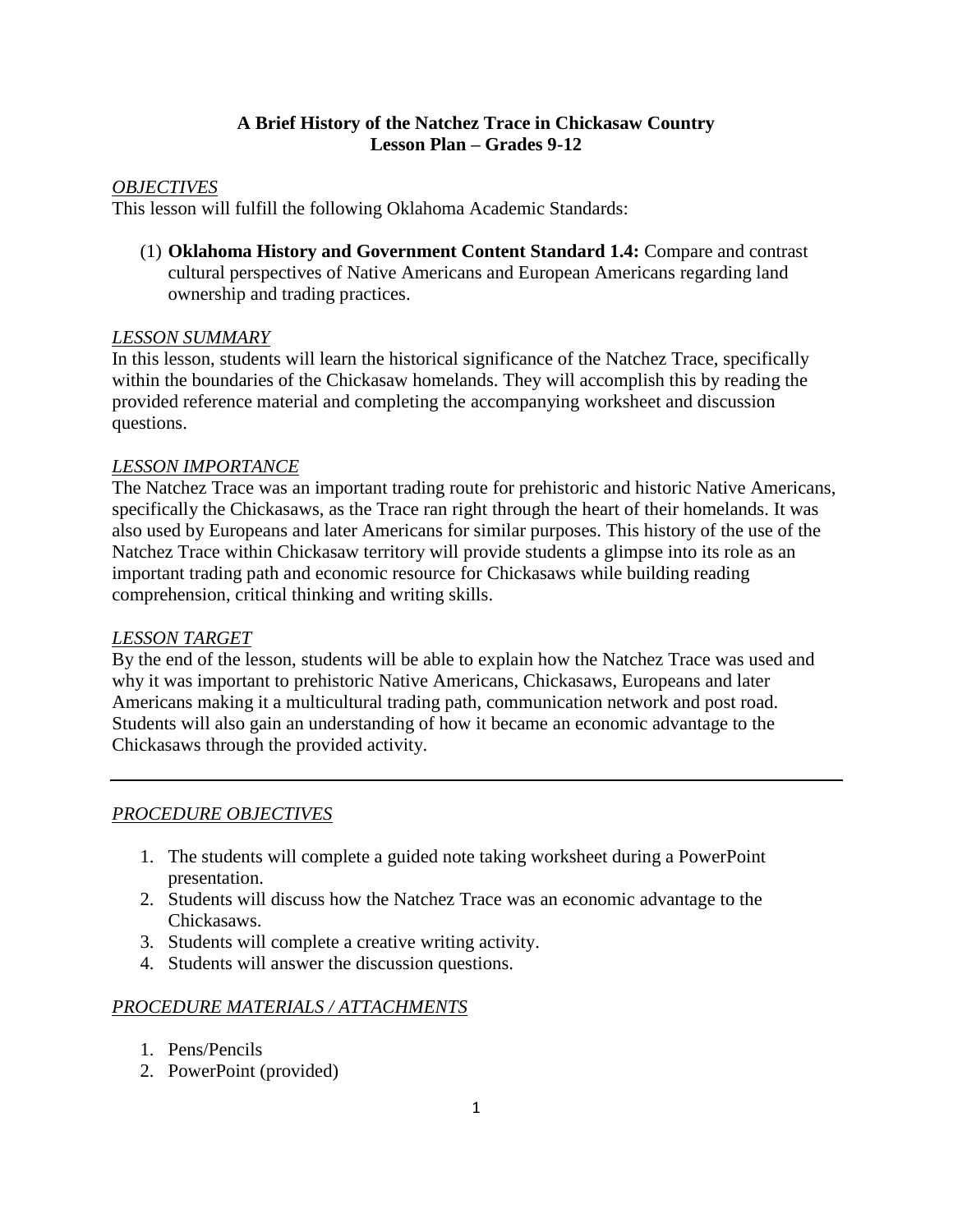- 3. Guided note taking worksheet (provided)
- 4. Discussion questions (provided)
- 5. Test questions (provided)

# *SET (5 min.)*

*Note: The following is a suggested script for you, the teacher, to reference while discussing this lesson plan. Based on a number of factors, such as your students' age or maturity level, you may choose to deviate from the script as you see fit.*

"Today, you will learn about one of the oldest roads in America, the Natchez Trace. The Natchez Trace has not always been a paved national parkway running approximately 444 miles from Nashville, Tennessee, to Natchez, Mississippi. Prior to the foundation of the United States, the Natchez Trace was a series of trails used by Native Americans for thousands of years! Another interesting bit of information is that the Trace went directly through the heartland of Chickasaw territory. Many large Chickasaw villages were situated right along the Trace. Now, imagine you are a Chickasaw during this time. What other way could you have used the Natchez Trace? [Allow students time to answer.] Yes! Hunting, communicating, serving as traveling guides and trading all took place on the Natchez Trace. Today we are going to learn the history of the Natchez Trace and how it was used by Native Americans, specifically in the homelands of the Chickasaws."

[*The student reference material is organized with the PowerPoint presentation. The teacher should utilize the student reference material as the script for the PowerPoint*.]

# *POWERPOINT PROCEDURE (30 min.)*

- a. The teacher will hand out the guided note taking worksheet.
- b. The teacher will read from the provided script to the students while going through the PowerPoint presentation.
- c. While the students listen and view the PowerPoint presentation, they will complete the worksheet.

### *MATERIALS*

- 1. Guided note taking worksheet (provided)
- 2. PowerPoint (provided)
- 3. PowerPoint script (Student reference material provided)
- 4. Pens/Pencils

### *EVALUATION*

The teacher will take up the worksheets and grade for completion.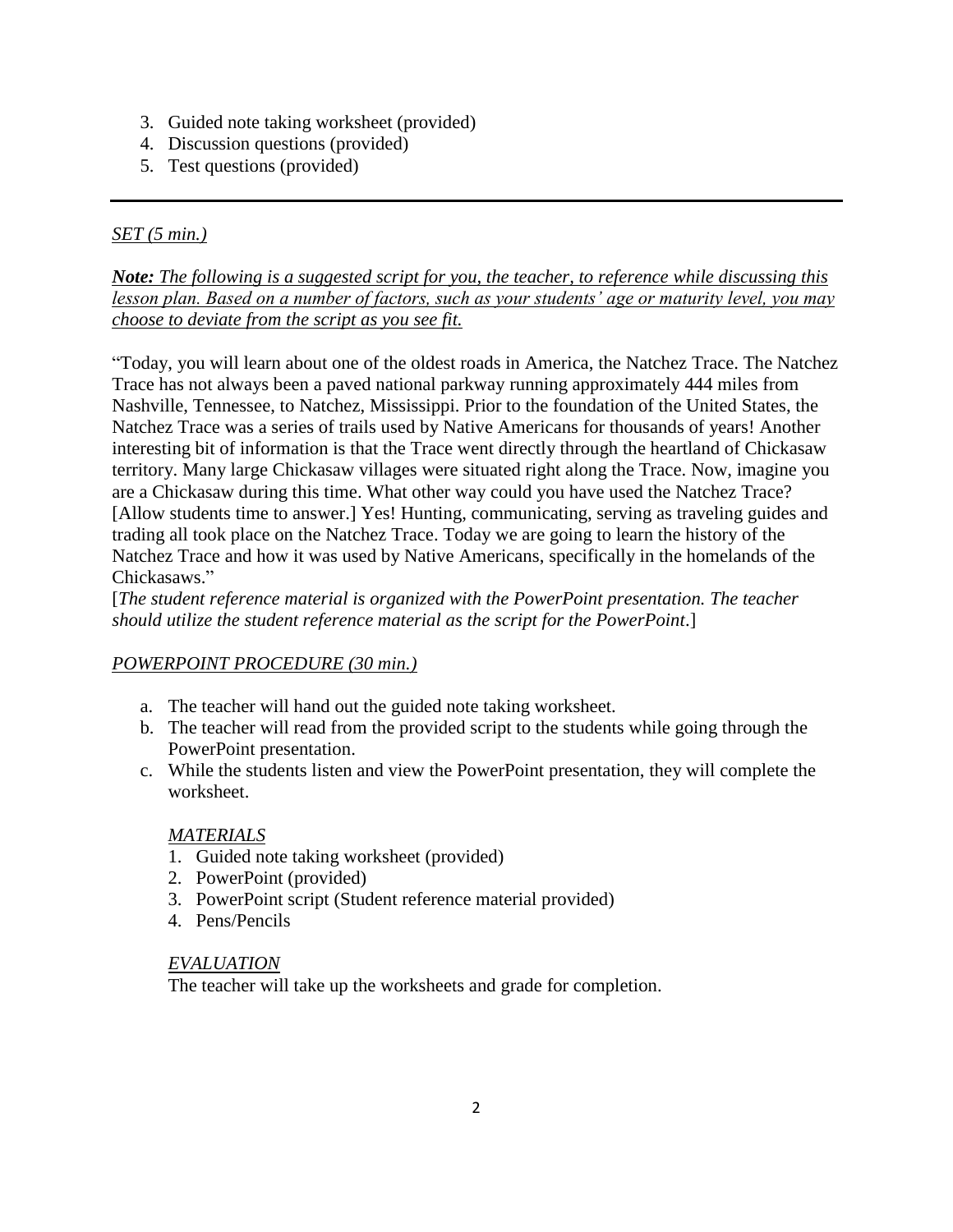#### *DISCUSSION PROCEDURE (10-15 min.)*

a. The teacher will lead the students in a discussion of some or all of the included questions, asking students follow-ups as appropriate. The students will answer the questions and are encouraged to pose questions of their own.

[The discussion questions may be answered in discussion, or the teacher may use them to make a free-response worksheet for the students.]

#### *MATERIALS*

1. Discussion questions (provided)

#### *EVALUATION*

The teacher will grade students based on some combination of their participation in discussion and any comments they make that the teacher considers being particularly insightful. These grades may be evaluative or for completion, at the teacher's discretion.

#### *ACTIVITY PROCEDURE (15-20 min.)*

- a. The teacher will introduce the activity to the students. "Now, imagine you are either a traveler along the Natchez Trace or a Chickasaw who owns a stand and sells needed goods to travelers. Choose one and create a story. If you choose a traveler, where are you going? Where are you coming from? What supplies do you have, and what might you need? Describe the Natchez Trace and your experience staying at one of the Chickasaw stands. If you choose a Chickasaw, describe the Natchez Trace and the people who travel it. How do you feel about people using this road? Describe your stand and what kind of supplies you offer to travelers.
- b. The teacher will break students into groups of equal size and will supervise them as they work in groups to create their stories.
- c. At the end of the writing period, the teacher will invite one member of each group to stand in front of the class and tell the group's story.

#### *MATERIALS*

- 1. Notebook paper
- 2. Pen/Pencil

#### *EVLAUATION*

The teacher will read and/or listen to the speeches, and grade them based on content, participation and creativity.

#### *CLOSURE (5 min.)*

"So, what have we learned today? What is the Natchez Trace? How was it used by Native Americans and European/American travelers? [Pause for brief answers.] Good! Native Americans, including the Chickasaws, have utilized the Natchez Trace for thousands of years as a trading path, exchanging goods and information. Europeans began using the Trace in the late